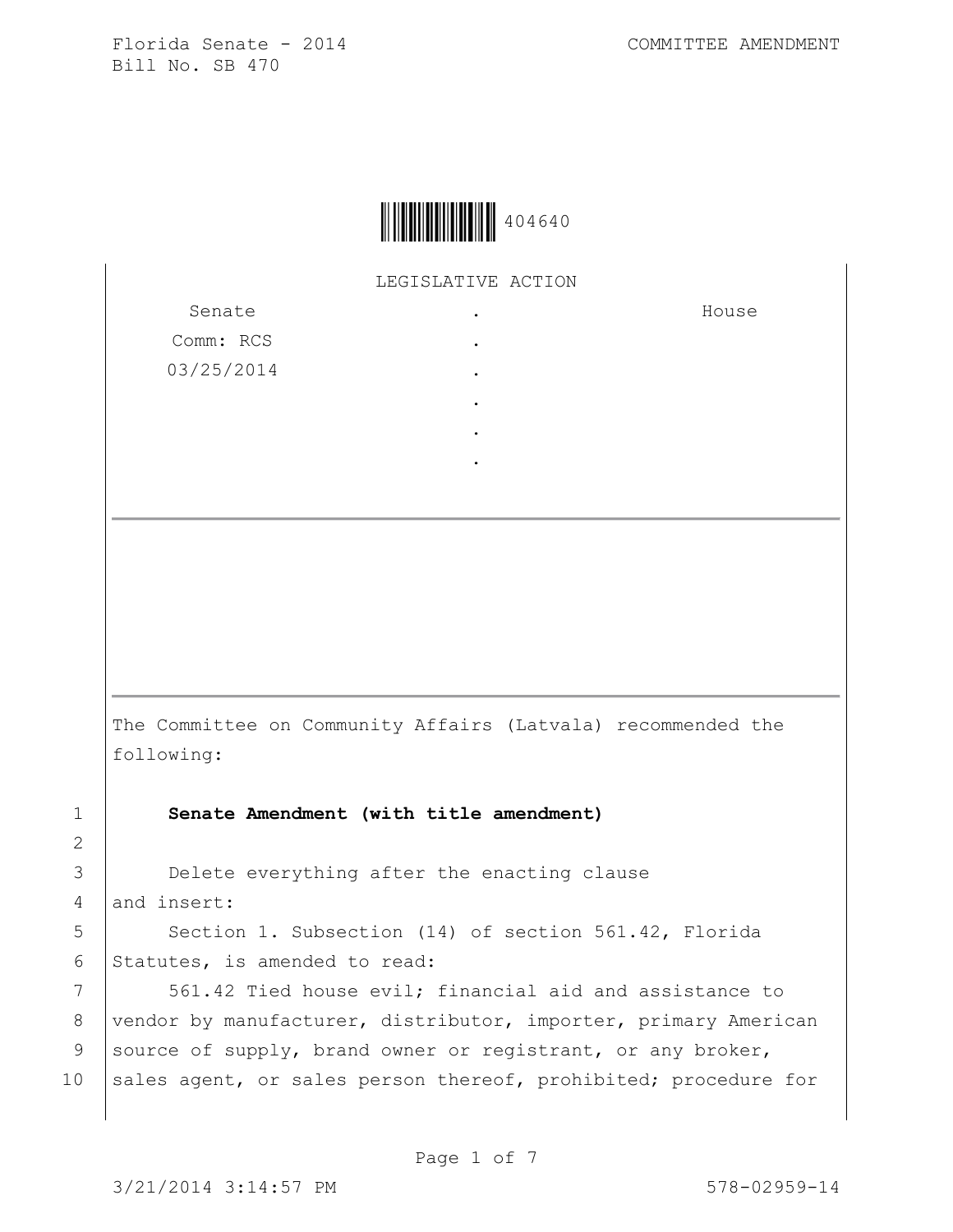

11 enforcement; exception.-

12 (14) The division shall adopt reasonable rules governing 13 promotional displays and advertising, which rules may shall not 14 conflict with or be more stringent than the federal regulations 15 pertaining to such promotional displays and advertising 16 furnished to vendors by distributors, manufacturers, importers, 17 primary American sources of supply, or brand owners or 18 registrants, or any broker, sales agent, or sales person 19 thereof; however:

20 (a) If a manufacturer, distributor, importer, brand owner, 21 or brand registrant of malt beverage, or any  $\frac{\partial^2 f}{\partial x^2}$  sales 22 agent<sub> $\tau$ </sub> or sales person thereof, provides a vendor with 23 expendable retailer advertising specialties such as trays, 24 coasters, mats, menu cards, napkins, cups, glasses, 25 thermometers, and the like, such items may shall be sold only at 26 a price not less than the actual cost to the industry member who 27 initially purchased them, without limitation in total dollar 28 *value of such items sold to a vendor.* 

29 (b) Without limitation in total dollar value of such items 30 provided to a vendor, a manufacturer, distributor, importer, 31 | brand owner, or brand registrant of malt beverage, or any 32  $\beta$ 33 without charge for an indefinite duration, or sell durable 34 retailer advertising specialties such as clocks, pool table 35 lights, and the like, which bear advertising matter.

36 (c) If a manufacturer, distributor, importer, brand owner, 37 or brand registrant of malt beverage, or any  $\frac{b}{b}$  reades 38 agent, or sales person thereof, provides a vendor with consumer 39  $|$  advertising specialties such as ashtrays, T-shirts, bottle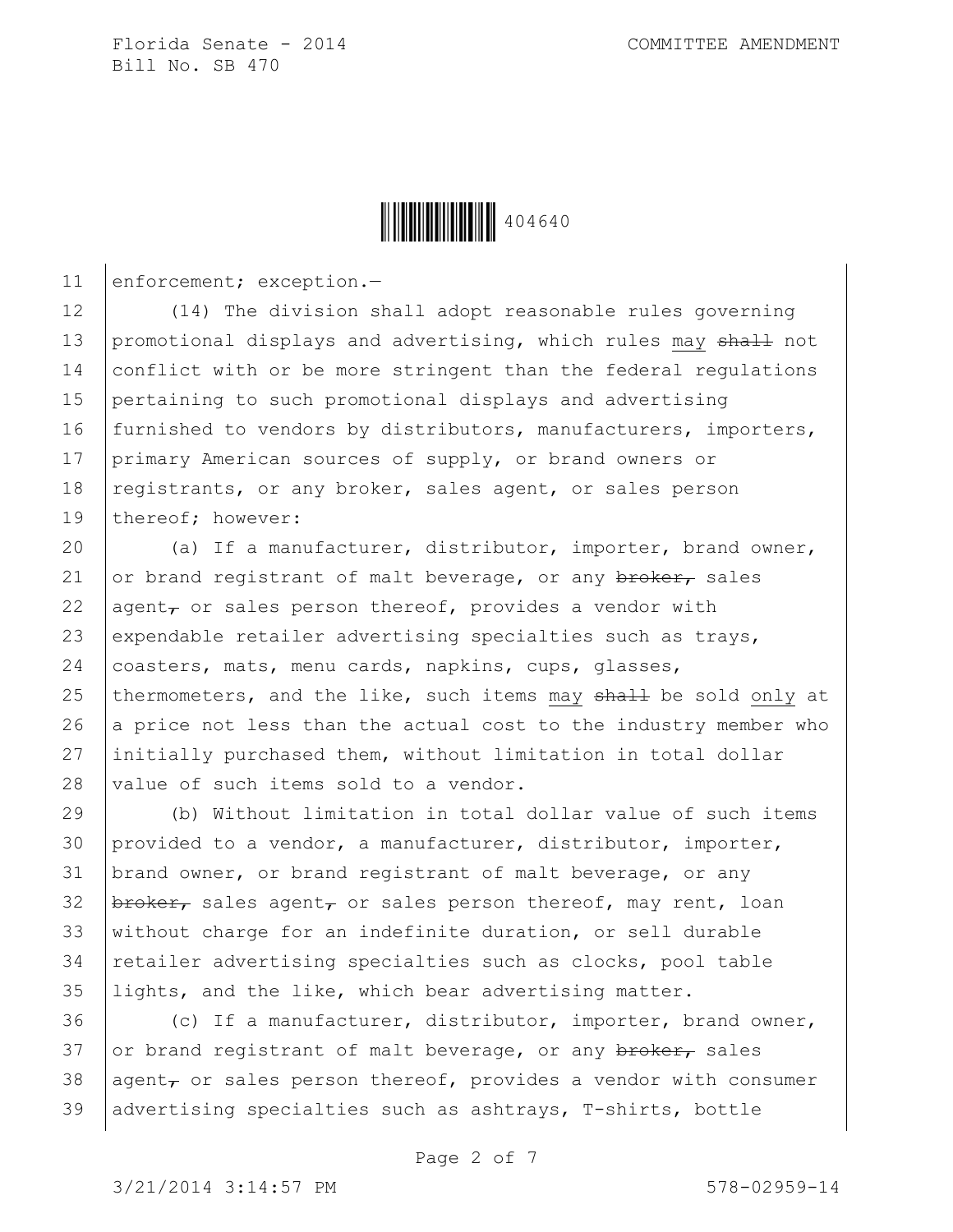Ì404640xÎ404640

40 openers, shopping bags, and the like, such items may shall be 41 sold only at a price not less than the actual cost to the 42 industry member who initially purchased them, and but may be 43 sold without limitation in total value of such items sold to a 44 vendor.

45 (d) A manufacturer, distributor, importer, brand owner, or 46 | brand registrant of malt beverage, or any  $\frac{b}{b}$  sales agent, 47 or sales person thereof, may provide consumer advertising 48 specialties described in paragraph (c) to consumers on any 49 vendor's licensed premises.

 (e)1. A manufacturer, distributor, or importer of malt beverages, or any contracted third-party agent thereof, may Manufacturers, distributors, importers, brand owners, or brand  $registrants of beer, and any broker, sales agent, or sales$  person thereof, shall not conduct any sampling activities that include the tasting of malt beverage products on:

56 a. The licensed premises of any vendor authorized to sell 57 alcoholic beverages by the drink for consumption on premises; or

58 b. The licensed premises of any vendor authorized to sell 59 alcoholic beverages only in sealed containers for consumption 60 off premises if:

61 (I) The licensed premises is at an establishment having at 62 least 10,000 square feet of interior floor space exclusive of 63 storage space not open to the general public; or

64 (II) The licensed premises is a package store licensed 65 | under s. 565.02(1)(a) their product at a vendor's premises 66  $|$  licensed for off-premises sales only.

 $67$  | 2. A malt beverage tasting conducted under this paragraph 68 must be limited to and directed toward the general public of the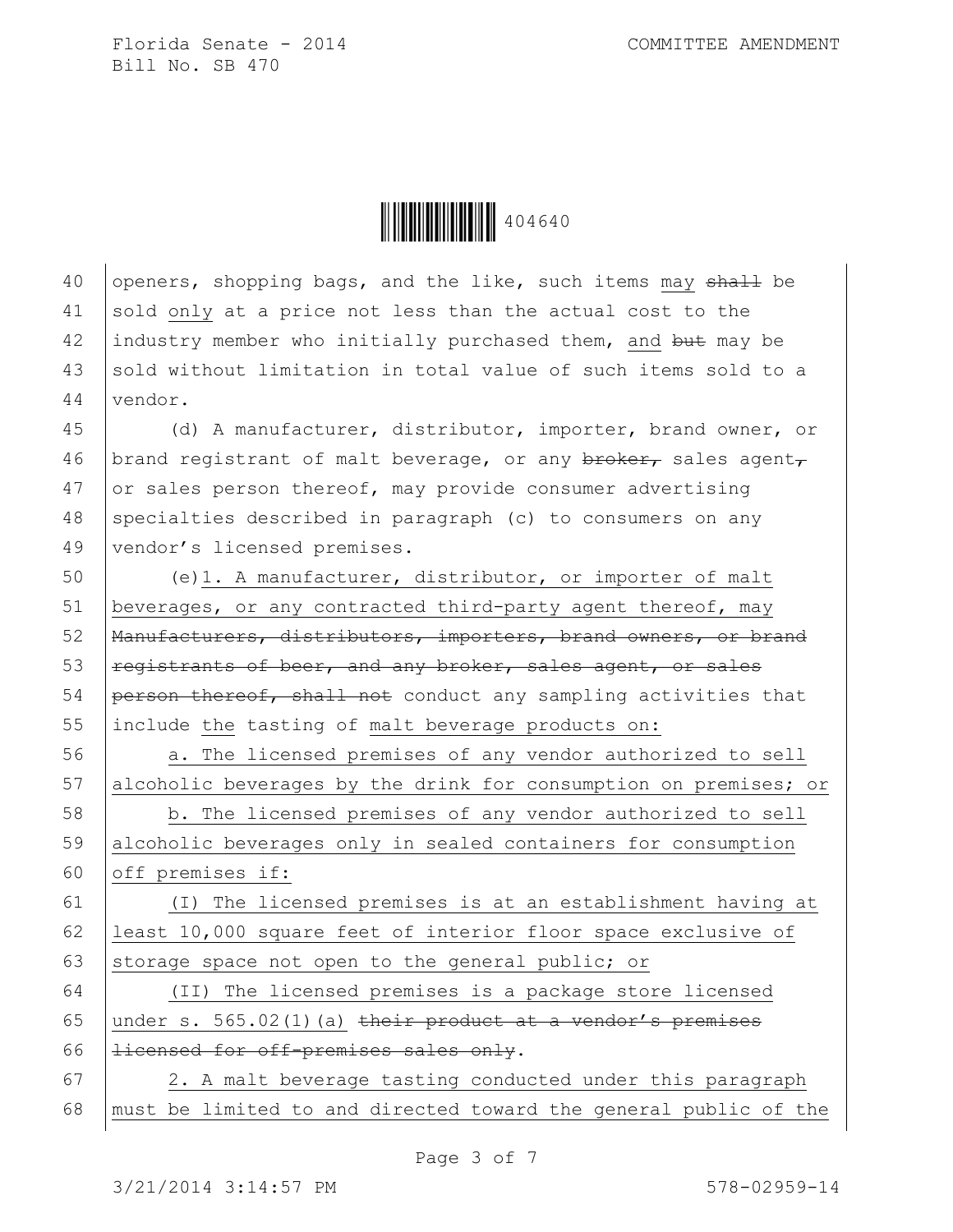## **iiiiiiiiiiiiiiiiiiiiiiiiiiii** 404640

69 age of legal consumption. 70 3. For a malt beverage tasting conducted under this 71 paragraph on the licensed premises of a vendor authorized to 72 sell alcoholic beverages for consumption on premises, each 73 serving of a malt beverage to be tasted must be provided to the 74 consumer by the drink in a tasting cup, glass, or other open 75 container and may not be provided by the package in an unopened  $76$  can or bottle or in any other sealed container.

77 4. For a malt beverage tasting conducted under this 78 paragraph on the licensed premises of a vendor authorized to 79 sell alcoholic beverages only in sealed containers for 80 consumption off premises, the tasting must be conducted in the 81 interior of the building constituting the vendor's licensed 82 premises and each serving of a malt beverage to be tasted must 83  $\vert$  be provided to the consumer in a tasting cup having a capacity 84 of 3.5 ounces or less.

85 | 5. A manufacturer, distributor, or importer, or any 86 contracted third-party agent thereof, may not pay a vendor, and 87 a vendor may not accept, a fee or compensation of any kind, 88 including the provision of any malt beverage at no or reduced 89  $\vert$  cost, to authorize the conduct of a malt beverage tasting under 90 this paragraph.

91 6.a. A manufacturer, distributor, or importer, or any 92 contracted third-party agent thereof, conducting a malt beverage 93 tasting under this paragraph must provide all of the beverages 94 to be tasted, the total volume of which per tasting may not 95 exceed 576 ounces; must have paid all excise taxes on those 96 beverages which are required of the manufacturer or distributor; 97 and must return to the manufacturer's or distributor's inventory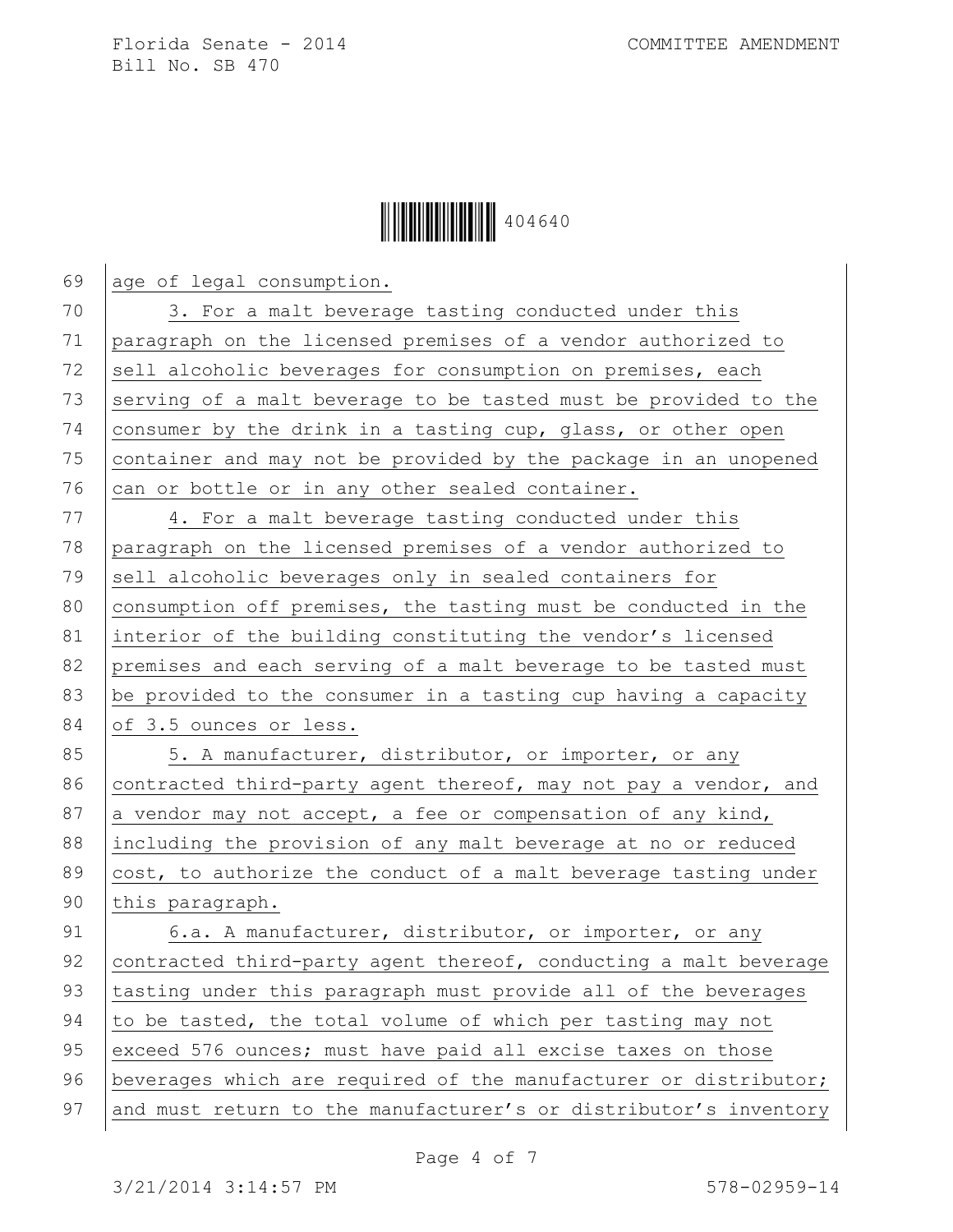Ì404640xÎ404640

98 all of the malt beverages provided for the tasting that remain 99 unconsumed after the tasting. More than one tasting may be held 100 on the licensed premises each day, but only one manufacturer, 101 distributor, importer, or contracted third-party agent thereof, 102 | may conduct a tasting on the premises at any one time.

103 b. Any samples of malt beverages provided to a vendor by a 104 | manufacturer, distributor, or importer, or any contracted third-105 party agent thereof, in conjunction with or at the time of a 106 tasting conducted under this paragraph on the licensed premises  $107$  of that vendor are subject to the volume limit for that premises 108 set forth under sub-subparagraph a.

109 c. This subparagraph does not preclude a manufacturer, 110 distributor, or importer, or any contracted third-party agent 111 thereof, from buying the malt beverages it provides for the 112 tasting from a vendor at no more than the retail price, but all 113 of the malt beverages so purchased and provided for the tasting 114 which remain unconsumed after the tasting must be removed from 115 the premises of the tasting and properly disposed of.

116 7. A manufacturer, distributor, or importer of malt 117 beverages that contracts with a third-party agent to conduct a 118  $\vert$  malt beverage tasting under this paragraph on its behalf is 119 responsible for any violation of this section by that agent.

120 | 8. This paragraph does not preclude a vendor from 121 conducting a malt beverage tasting on its licensed premises 122 using malt beverages from its own inventory.

123 9. This paragraph is supplemental to and does not supersede  $124$  any special act or ordinance.

125 10. The division may, pursuant to ss. 561.08 and 561.11, 126 adopt rules to implement, administer, and enforce this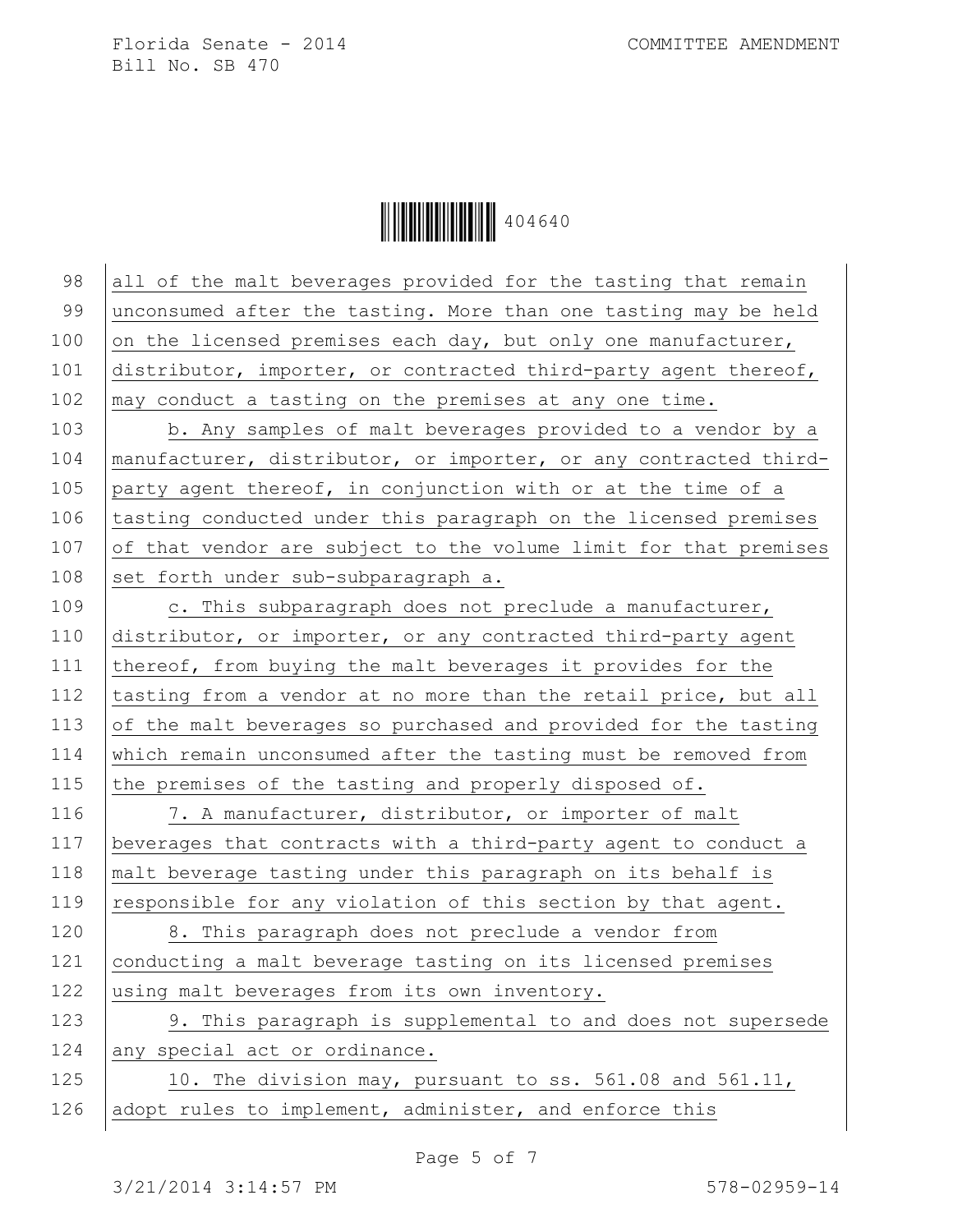

127 paragraph.

147

128 (f) A manufacturer Manufacturers, distributor distributors, 129 importer importers, brand owner owners, or brand registrant 130  $\vert$  registrants of malt beverages beer, and any broker, sales agent, 131 or sales person thereof or contracted third-party agent under 132 paragraph (e), may shall not engage in cooperative advertising 133 with a vendor and may not name a vendor in any advertising for a 134 | malt beverage tasting authorized under paragraph (e) vendors.

135  $(9)$  A distributor  $Distributors$  of malt beverages beer may 136 sell to a vendor  $\theta$  vendors draft equipment and tapping accessories 137 at a price not less than the cost to the industry member who 138 initially purchased them, except there is no required charge, 139 and the  $a$  distributor may exchange any parts that which are not 140 compatible with a competitor's system and are necessary to 141 dispense the distributor's brands. A distributor of malt 142 beverages beer may furnish to a vendor at no charge replacement 143 parts of nominal intrinsic value, including, but not limited to, 144 | washers, gaskets, tail pieces, hoses, hose connections, clamps, 145 plungers, and tap markers.

146 Section 2. This act shall take effect July 1, 2014.

148 ================= T I T L E A M E N D M E N T ================ 149 | And the title is amended as follows:

150 **Delete everything before the enacting clause** 151 and insert:

152 A bill to be entitled 153 An act relating to malt beverage tastings; amending s. 154 561.42, F.S.; removing the prohibition on beer 155 samplings at the premises of vendors licensed for off-

Page 6 of 7